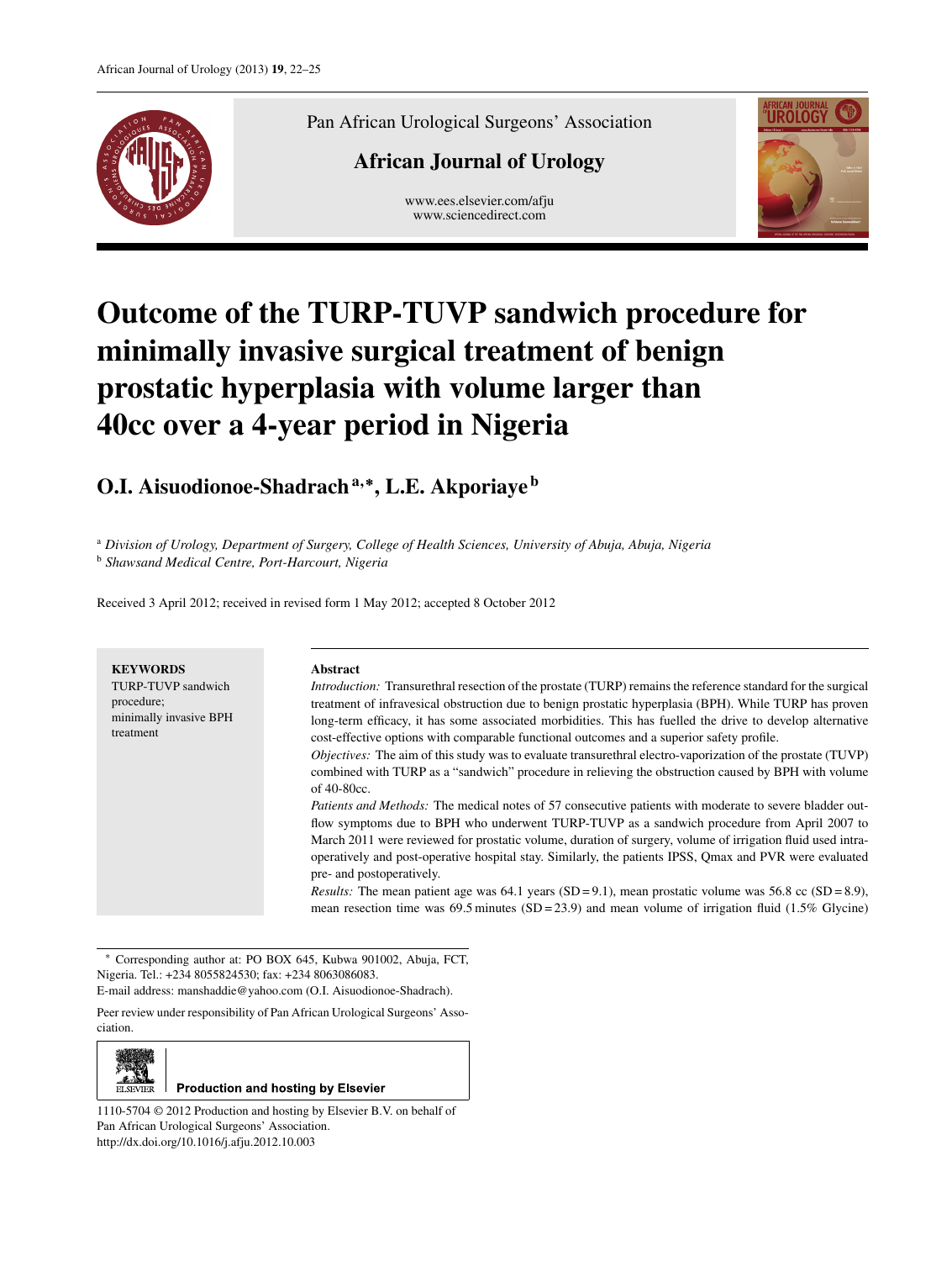used was  $21.5$  L (SD = 4.9). The mean post-operative hospital stay was  $3.5$  days (range  $3-4$  days). Overall, 11 (19%) patients had blood transfusion, there was no incidence of TUR syndrome and one mortality was recorded from primary plasminolysis. Compared with baseline values, on follow-up at 3 months the IPSS, Qmax and PVR had improved significantly. Bladder neck stenosis occurred in 3 patients and was successfully treated with bladder neck incision.

*Conclusions:* The sandwich combination of TURP and TUVP for the surgical treatment of BPH with volume larger than 40cc had satisfactory patient safety profile and resulted in significant improvement in IPSS, Qmax and PVR on follow-up at 3 months.

© 2012 Production and hosting by Elsevier B.V. on behalf of Pan African Urological Surgeons' Association.

#### **1. Introduction**

Benign prostatic hyperplasia (BPH) is present in about threequarters of men by the seventh decade of life and constitutes a significant financial burden on the medical system [1]. Transurethral resection of the prostate (TURP) remains the reference standard for the surgical treatment of BPH, with proven long-term efficacy. However, the drive to develop more efficacious, cost-effective and less invasive treatment options continues.

TURP has well described morbidities, necessitating constant attempts at modification of the technique. This is especially so for larger prostates (>40cc) where the resection time, blood loss, irrigation fluid volume used and incidence of complications tend to be greater. The concept behind combining TURP and transurethral vaporization of the prostate (TUVP) is to extend the use of endoscopic relief of prostatic obstruction, regardless of the size of the prostate.

The objective of this paper was to demonstrate that the TURP-TUVP sandwich procedure minimizes blood loss and resection time in prostate adenomas larger than 40cc.

# **2. Patients and Methods**

The medical records of 57 consecutive patients presenting between April 2007 and March 2011 with moderate to severe symptoms of BPH and assessed to have a prostatic volume > 40cc were reviewed. All patients had digital rectal examination (DRE), transrectal ultrasound of the prostate (TRUS), maximum urinary flow rate (Qmax), post-void urine residual (PVR) measurement, international prostate symptom score (IPSS) evaluation and serum prostate specific antigen (PSA) testing as part of preoperative assessment. Serum urea and electrolytes and other basic hematologic parameters were evaluated pre- and postoperatively.

The records were reviewed for the patients' demographics, comorbidities, prostate volume, duration of surgery, volume of irrigation fluid used intra-operatively and duration of hospital stay post-surgery. Data were analyzed with Paired t-test using the computer program for epidemiologists WINPEPI Version 4.0 [2]. Statistical significance was accepted at p < 0.05.

**A**ll patients had spinal anaesthesia in the dorsal lithotomy position with non-invasive cardiopulmonary monitoring. An Olympus 24F single-flow resectoscope with grooved electrode was used for TUVP and a regular loop electrode for TURP, while a 5 mm roller-ball electrode was used for coagulation. The Valleylab Electrosurgical unit was set at 200 W in the pure cutting mode for TUVP, 100 W for TURP and 60 W for coagulation, while 1.5% glycine solution was used for irrigation.

The procedure commenced at the 12 o'clock position starting with vaporization from the bladder neck to the verumontanum and continuing circularly. This was followed by resection, and the procedure was concluded with vaporization again, especially in the apical lobe area. Adequate hemostasis at the end of the procedure was confirmed by the complete absence of visible blood in the irrigation fluid effluent. A 22F three-way simplastic Foley catheter was placed transurethrally to monitor postoperative irrigation.

All patients were discharged from hospital as soon as the urine mixed with irrigation fluid was clear. Follow-up at 6 weeks and 3 months included continence assessment by interview, IPSS, uroflometry, PVR measurement and recording of post-operative complications and their management.

### **3. Results**

The mean patient age was  $64.1 \pm 9.1$  years. Comorbidities were hypertension in 22 (38.5%) patients and a combination of diabetes mellitus and hypertension in 9 (15.7%) others. The mean prostatic volume was  $56.8 \pm 8.9$ cc. The serum PSA was < 4ng/ml in all patients. The mean resection time was  $69.5 \pm 23.9$  minutes. The mean volume of irrigation fluid used was  $21.5 \pm 4.9$ L. Blood transfusion was given in 11 patients (19%), of them 10 had one unit of blood each, while one patient had 4 units in our facility and 34 more units at the referral centre where he subsequently died of primary plasminolysis. All patients had their transurethral catheter removed within 48 - 72 hours of surgery and were discharged after 24 hours of catheter removal. The mean duration of urethral catheterization was 60 hours (range 48-72 hours) while mean post-operative hospital stay was 3.5 days (range 3 - 4 days). All patients were followed up at 3 months post surgery at which point each patient's IPSS, Qmax and PVR was measured. Compared with baseline values, the IPSS, Qmax and PVR for each patient had changed significantly.

The percentage change in IPSS and PVR was calculated for each individual following which the mean of the individual percentage change for both parameters were computed to demonstrate significant clinical improvement. However, because the values of the percentage change in the Qmax for the patients were asymmetric with a large standard deviation, the median with the interquartile range (IQR) was calculated instead (Table 1).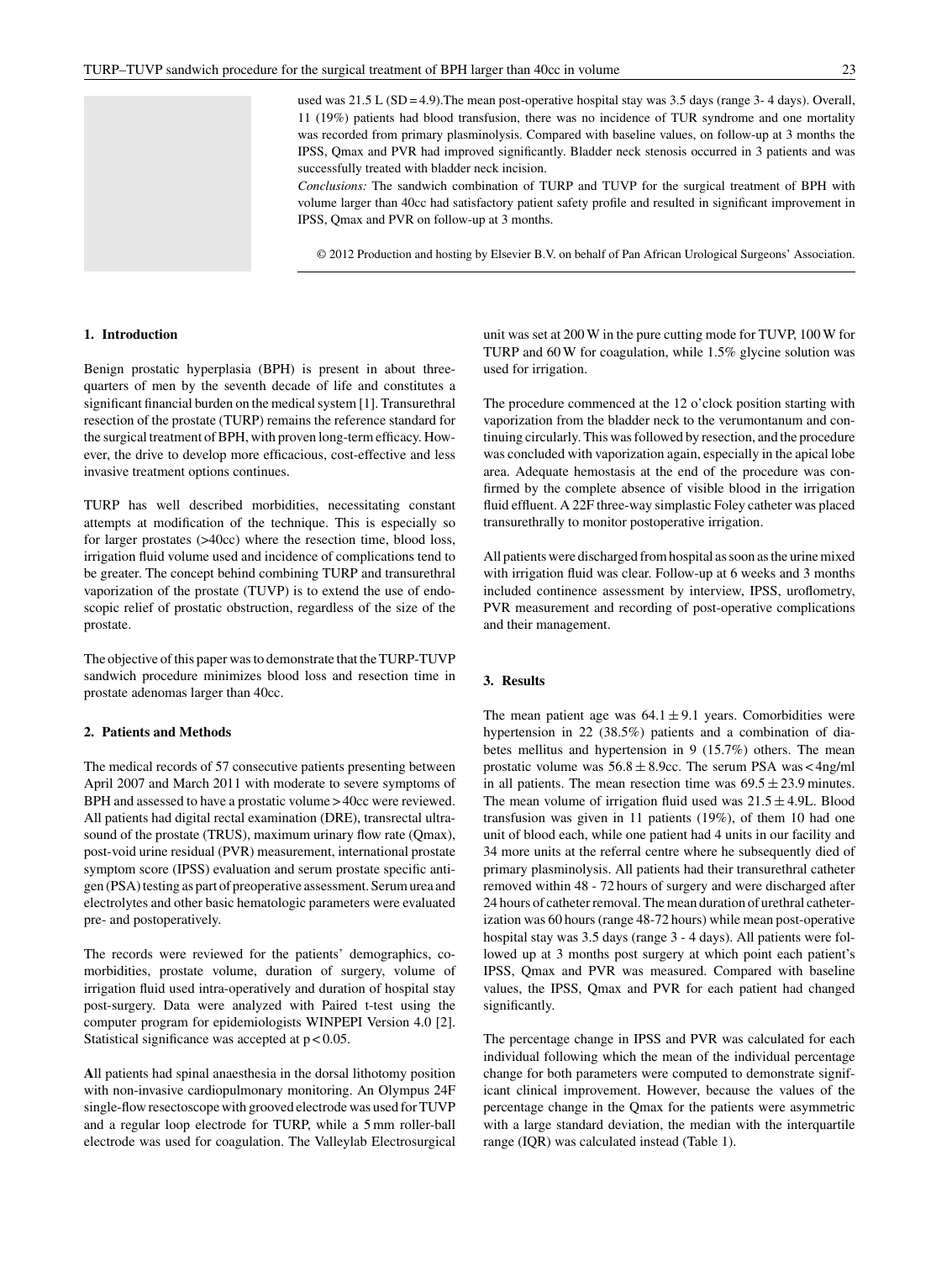| Outcome of TURP-TUVP sandwich procedure.<br><b>Table 1</b> |                                                     |                                               |                                                        |              |  |
|------------------------------------------------------------|-----------------------------------------------------|-----------------------------------------------|--------------------------------------------------------|--------------|--|
|                                                            | Mean for all patients<br>at baseline                | Mean for all patients<br>at 3 months          | Mean of the (individual<br>patients) percentage change | p-value      |  |
| <b>IPSS</b><br>$PVR$ (ml)                                  | $22.2 \pm 4.9$ (14-30)<br>$314 \pm 107.1$ (150-520) | $9 \pm 3.9$ (3-16)<br>$70.4 \pm 21.5(30-108)$ | $-56.9\%$ (SD = 21.4)<br>$-75.3\%$ (SD = 13.1)         | 0.01<br>0.01 |  |
|                                                            | Mean for all patients<br>at baseline                | Mean for all patients<br>at 3 months          | Interquartile range and<br>Median of percentage change | p-value      |  |
| Qmax (ml/sec)                                              | $8.8 \pm 3.7(4-15)$                                 | $17.6 \pm 4.5$ (8-24)                         | 23.1-225.0%; 100%                                      | 0.001        |  |

Bladder neck stenosis as postoperative complication occurred in 3 patients and was successfully treated with bladder neck incision. Urinary incontinence and erectile dysfunction did not occur in any patient.

# **4. Discussion**

Morbidity and mortality from TURP are significant, because of the large number of procedures performed (about 40,000 per annum in the UK and over 400,000 per annum in the USA) [3,4]. There is a paucity of published data on the number of TURP's performed per annum in Nigeria. Minimally invasive surgical treatment alternatives for BPH to reduce bleeding and fluid absorption are constantly being sought.

TUVP was introduced in 1993 as one such alternative. The synergistic effect of cutting and coagulation achieved by combining high frequencies and increasing the loop-tissue contact area relies on the combination of vaporization and desiccation, with vaporization being greater in prostates with greater epithelial cell volume.

Poulakis et al. [5] performed a meta-analysis of 20 studies comparing the effectiveness and safety of TUVP and TURP for symptomatic bladder outlet obstruction secondary to BPH. The meta-analysis suggested that TUVP and TURP provide comparable improvements in primary outcomes (IPSS and Qmax) while both may offer distinct advantages in terms of secondary outcomes (blood transfusion, operative time, duration of catheterization, incidence of adverse events, hospital stay, re-operation rates and sexual dysfunction).

In a report of early results of TUVP in Nigeria, Akporiaye [6] observed that TUVP using the 5 mm roller-ball electrode instead of the recommended vaportrode conferred all the benefits of TURP with less morbidity and was effective for benign or malignant prostates less than 40gm in size. However, where the prostate volume is larger, as seen in this series where the mean prostate volume was 56.8cc, the challenge is to offer an efficacious minimally invasive procedure with minimal peri-operative haemorrhage and fluid absorption.

Shokeir et al., [7] prospectively randomized patients with prostate volume < 60 cc (their mean prostate volume was not mentioned) between TURP and TUVP and concluded that TUVP was as effective as TURP, and had the advantages of less blood loss, less absorption of irrigant fluid and shorter hospital stay, although it had a significantly longer operative duration.

Gupta et al. [8] used a thick vapor resection loop for TURP coupled with higher electrosurgical generator power settings for prostates larger than 40 cc (median prostate volume = 63cc) and found that it significantly reduced operating time, blood loss, irrigant requirement, nursing contact time, and duration of catheterization, besides providing clear vision during surgery.

In none of the published reports was TURP and TUVP combined in a single sandwich procedure as in this study. The mean operative time of 69.5 minutes in this study is however longer than the 52 minutes reported by Shokeir et al. [7] and the 45 minutes reported by Gupta et al. [8], who used TUVP alone. This is so even where the mean prostatic volume in our study (56.8cc) was less than those treated by Gupta et al and Shokeir et al as mentioned above.

Intra-operative absorption of irrigation fluid during TURP or TUVP increases the risk of the transurethral resection (TUR) syndrome. Glycine has an osmolality of approximately 200mOsm/Kg (compared to serum osmolality of 290mOsm/Kg) and is therefore not truly isotonic, but is essentially non-hemolyzing. Its metabolism into glycol and ammonia when absorbed may contribute to serious adverse effects if more than 3L is absorbed.

Gray et al. [9] examined vesical pressure and fluid absorption during TUVP in 35 patients with BPH and observed that the incidence of absorption during TUVP was 34%. Comparing data from this study to a previous study of TURP [10], they reported that mean vesical pressures were higher and operative times were longer for urological trainees compared with consultants, so their resections were significantly more likely to result in irrigation fluid absorption, but this appeared to be less during TUVP than TURP.

The mean irrigation fluid volume of 21.5L used in this study, considering the mean resection time of 69.5 minutes, is comparable to the findings of Gupta et al. [8], who reported a mean operative of 60 minutes with a mean irrigation fluid volume of 21L for TURP while the mean operative time and mean irrigation fluid volume for TUVP was 45 minutes and 15L respectively.

The blood transfusion rate of 19% in this study is fairly high, but this may simply reflect the small number of patients studied. Consideration was not given to the number of day's patient spent in hospital before surgery. Only the period after surgery till discharge home were analyzed. The mean post-operative hospital stay was therefore 3.5days (range 3- 4 days) while the mean duration of urethral catheterization was 60 hours (range 48-72 hours).

The only mortality from primary plasminolysis had been promptly referred on the 4th post operative day after he had had a total of four units of blood.